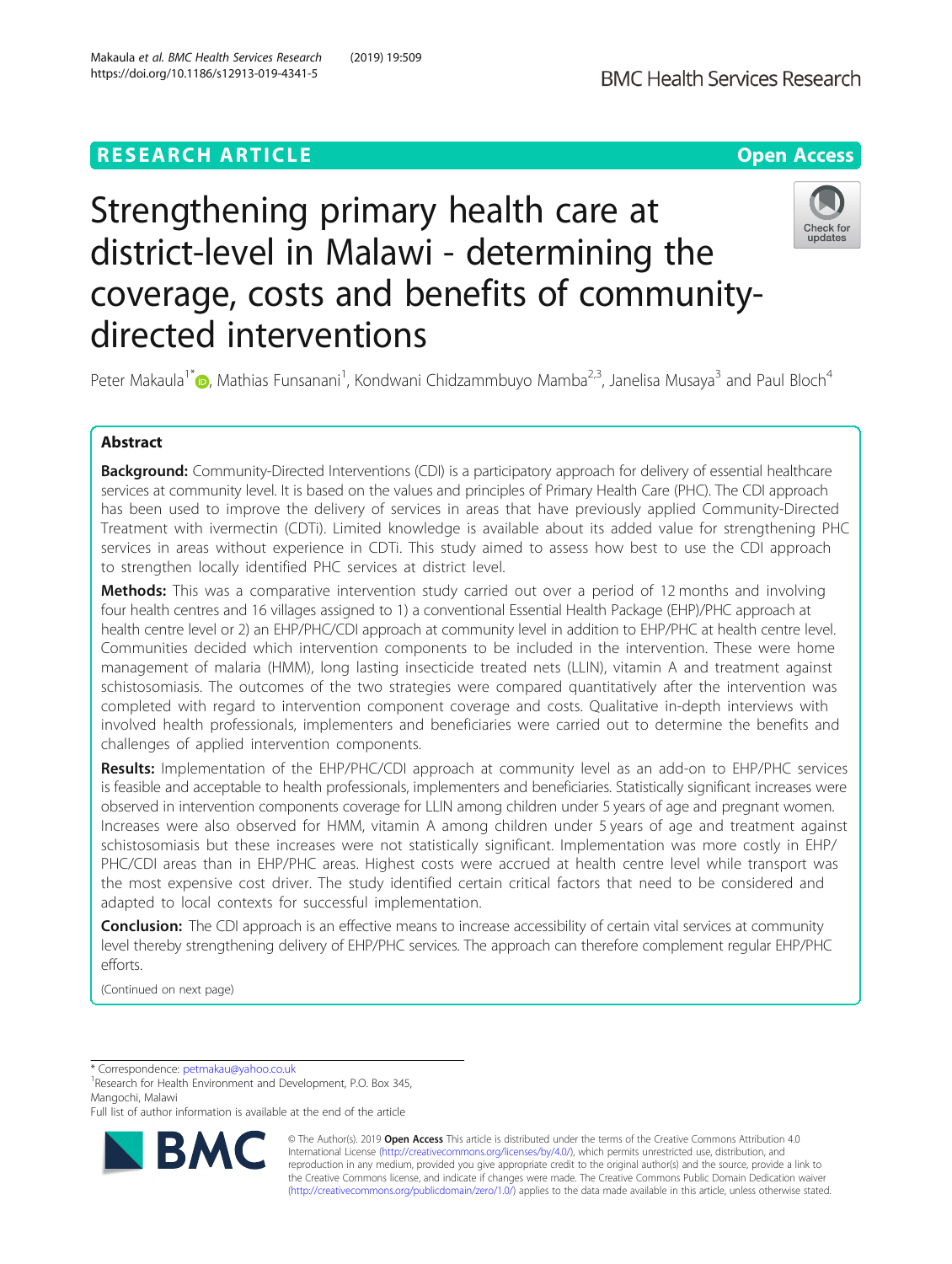(Continued from previous page)

Trial registration: The study was retrospectively registered with the Pan African Clinical Trial Registry TRN: [PACTR201](http://www.pactr.org) [903883154921.](http://www.pactr.org)

Keywords: Primary health care, Community-directed intervention, Community participation, Essential health service

## Background

Primary Health Care (PHC) is defined as "essential health care made universally accessible to individuals and families in the community through their full participation and at a cost that the community and the country can afford to maintain at every stage of their development in the spirit of self-reliance and self-determination" [[1\]](#page-13-0). PHC was endorsed in 1978 at the Alma Ata, Kazakhstan PHC Conference as a key strategy for attaining equitable access to basic health care, including treatment and prevention of endemic diseases [\[2](#page-13-0)]. It is an integral part of health systems in many countries and the first level of contact of individuals, family and community with the public health system. However, as a result of weak health systems PHC implementation remains sub-optimal in Sub-Saharan Africa and access to health services is still a major challenge for a large proportion of the rural population. Weak health systems have also contributed to the persistent high burden of infectious diseases in the rural population [\[2](#page-13-0)–[5\]](#page-13-0) while hampering effective action against the emerging epidemic of non-communicable diseases. The third goal of the United Nations' Sustainable Development Goals (SDG) advocates for healthy lives and promotion of well-being for all with the Universal Health Coverage (UHC) being central to it  $[6]$ . Both the SDG and UHC are inherently broad, but the PHC approach has the potential to deliver essential health services provided that the existing challenges and gaps [[7,](#page-13-0) [8\]](#page-13-0) are addressed.

Community participation in health programmes en-hances their sustainability and affordability [[9](#page-13-0)–[11](#page-13-0)]. However lack of community involvement in most programmes has led to their failure to achieve the desired results [[12](#page-13-0)]. Community-Directed Intervention (CDI) is defined as a health intervention that is undertaken at the community level under the direction of the community itself [[13\]](#page-13-0). The CDI approach has been used successfully to distribute vitamin A and long lasting insecticide treated nets (LLIN) as well as in home management of malaria (HMM) by CDI implementers [\[13\]](#page-13-0). A multi-country study conducted in areas where Community-Directed Treatment with ivermectin (CDTi) had previously been implemented demonstrated that CDI is feasible for integrated delivery of different health services in rural Africa [\[13](#page-13-0)]. Recently, the CDI approach has also been implemented successfully in areas without prior experience with CDTi [\[14](#page-13-0)–[18\]](#page-13-0).

Malawi has no explicit PHC policy but implements PHC services through the Essential Health Package (EHP) programme instituted in 2004 [[19](#page-13-0)]. The present study hypothesize that a further extension of the CDI approach to deliver the EHP/PHC services may help fill gaps related to access and delivery in the EHP/PHC system in a rural Malawian setting. The study builds on findings from formative research that was carried out as part of a multi-country study in 2010 [[20](#page-13-0)] showing that intensified community participation based on the CDI approach may be a realistic means to increase accessibility of certain vital interventions at community level in rural Malawian districts, which had no previous experience with CDTi.

As a basis for the planning and implementation of EHP/PHC interventions using the CDI approach in Malawi, the preceding formative research already examined the perceived strengths and weaknesses of existing EHP/PHC related strategies and practices, as well as health providers' and consumers' perspectives on PHC in two rural Malawian districts [\[20\]](#page-13-0). The present study was therefore implemented in one of the districts, Mangochi, in collaboration with local and national stakeholders already involved in EHP/PHC efforts within the Ministry of Health in Malawi. Specific objectives were:

- 1) To determine the effects on intervention components coverage of applying the CDI approach as an add-on to the existing EHP/PHC approach for selected public health services in selected villages in Mangochi District.
- 2) To assess the costs and benefits of applying the CDI approach as an add-on to the existing EHP/PHC approach in Mangochi District.
- 3) To identify the perceptions of the involved professionals, CDI implementers and beneficiaries about using the CDI approach including the critical factors for its implementation to strengthen EHP/ PHC services in Mangochi District.

## Methods

#### Study area and setting

Malawi is a country in Sub-Saharan Africa with a 2018 population size of 17,563,749 people and 28 districts organized into three regions: northern, central and southern [[21](#page-13-0)]. The study was carried out in Mangochi, one of the 12 districts in the southern region of Malawi. The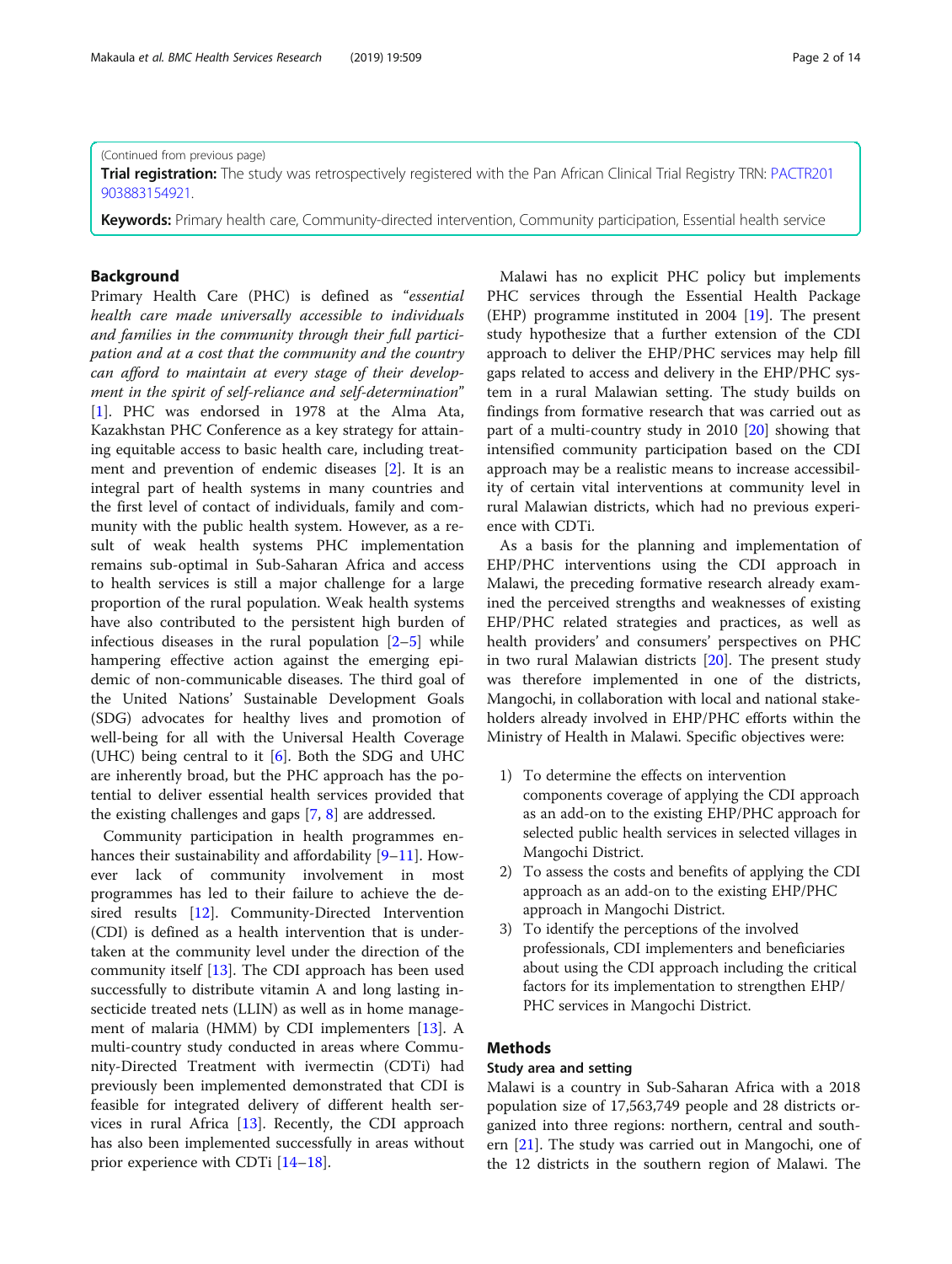district is situated on the southern end of Lake Malawi (Fig. 1) and has a total population of 1,148,611 [\[21\]](#page-13-0). The district is mainly inhabited by people of Yao and Chewa ethnicities, while Islam (72%) and Christianity (28%) are the most practiced religions. Agriculture, fishing and microbusiness enterprising are the main economic activities of people in the district. Adult literacy is 49%, access to safe water supply is 73%, maternal mortality rate is 400 per 100,000 and the infant mortality rate is 169 per 1,000 [[22\]](#page-13-0).

# Study design

The study was designed as a controlled implementation study to run for 1 year. The assumption was that the district received what they needed in terms of information, materials, drugs and other supplies to allow them to satisfactorily implement EHP/PHC services in rural settings and that the study supported the district processes

through a CDI based approach. In total, four health centres and 16 villages were involved in the study. Equal numbers of health centres along with their corresponding villages were randomly assigned to either the intervention or control arm of the study (Table [1](#page-3-0)).

The support rendered included EHP/PHC/CDI training and supervision of district-based health professionals, health centre-based professionals attached to two health centres and community based volunteers/implementers in eight villages in the intervention arm of the study; no such training and supervision support was provided in the two health centres and eight villages involved in the control arm. For the intervention arm, the EHP/PHC/CDI approach was implemented mainly at community level on top of ongoing regular EHP/PHC activities at health centre levels in the same arm thereby complementing rather than replacing the regular health service delivery. In the control arm, the regular EHP/

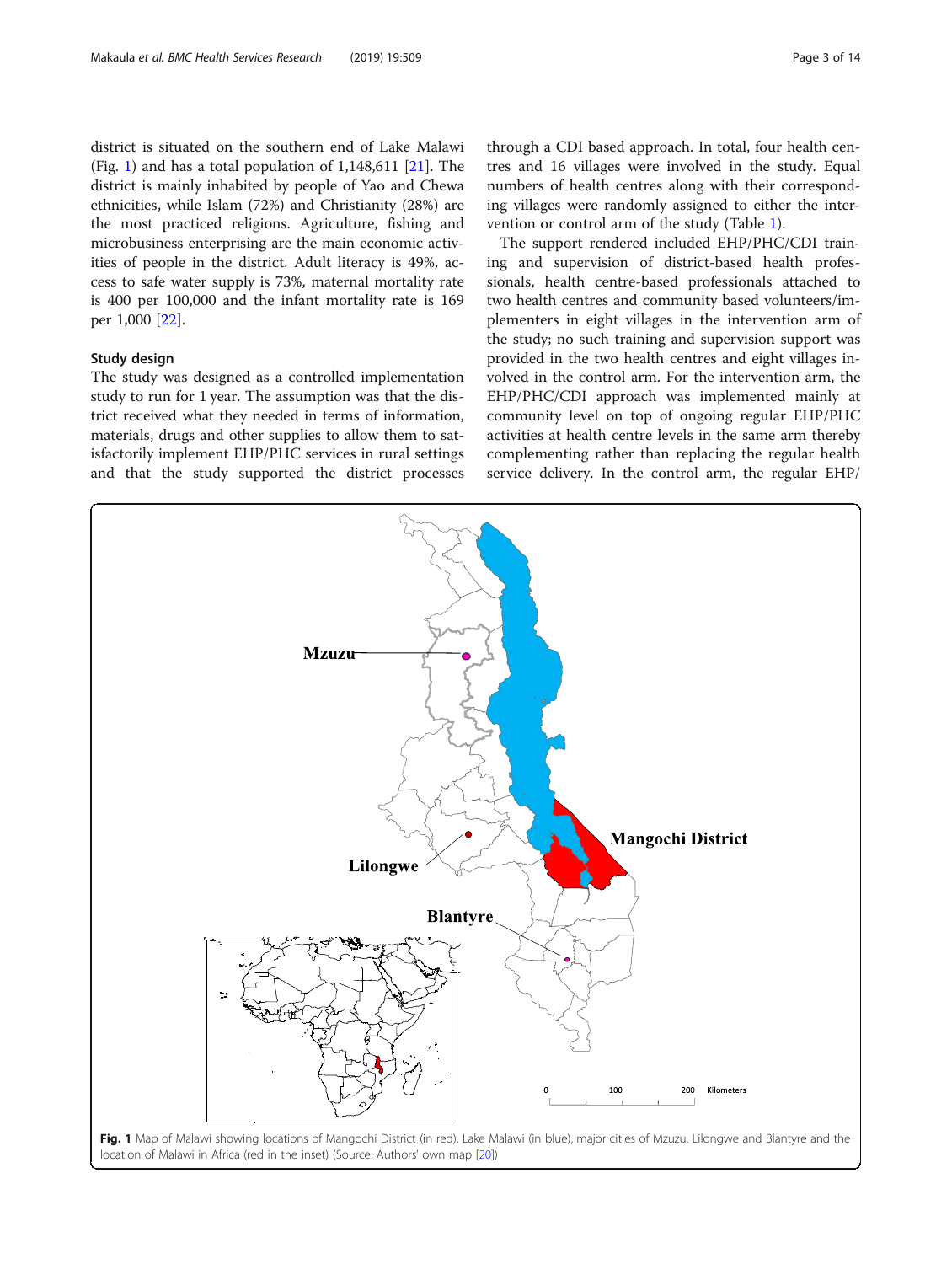<span id="page-3-0"></span>Table 1 List of the involved health centres and villages in Mangochi District according to their assigned study arms

| District | Health<br>centres | Villages                                                             | Assigned study arm                        |
|----------|-------------------|----------------------------------------------------------------------|-------------------------------------------|
| Mangochi | 1.<br>Nankumba    | 1. Saiti<br>Tiputipu<br>2.<br>Kamangazula<br>3. Kansiya<br>4. Binali | A: Intervention - EHP/PHC/CDI<br>approach |
|          | 2. Katuli         | 5. Kwitunji<br>6. Mponda<br>7. Sokole<br>8. Kasanga                  |                                           |
|          | 1.<br>Phirilongwe | 1. Makunula<br>2.<br>Nankamwa<br>3. Chimwaza<br>4. Mtendere          | B: Control - EHP/PHC approach             |
|          | 2. Mase           | 5. Itimu<br>6.<br>Matenganya<br>7. Mbalula<br>8. Meso                |                                           |

PHC system continued to operate at the health centre level without any EHP/PHC/CDI approach being implemented at community level. By applying these approaches, we expected to assess if CDI could strengthen ongoing EHP/PHC efforts in Mangochi District. Both the EHP/PHC and EHP/PHC/CDI strategies were implemented and evaluated over a period of 12 months.

#### Selection of intervention components

The research team identified an intervention package that was agreed with the communities and health care providers during the formative phase based on their priority health issues in the setting [\[20](#page-13-0)]. To be properly guided on existing policies regarding the implementation of the EHP/PHC/CDI approach at community level the final choice of intervention components also depended on consultations with key health personnel and other professional stakeholders. The following intervention components were finally included in the study: (i) home management of malaria (HMM) and fever to children under 5 years of age, (ii) distribution of long lasting insecticide treated nets (LLIN) to children under 5 years of age and pregnant women, (iii) vitamin A distribution to children under 5 years of age and (iv) treatment of urinary schistosomiasis using Praziquantel (PZQ) for those above 5 years of age.

# The CDI process and implementation

The study involved a total of five district-based officers consisting of the District Environmental Health Officer, District Community Health Nurse, and three Coordinators for malaria, Neglected Tropical Diseases (NTD) and

diarrhoea. These were incorporated into the study as trainers and supervisors after being briefed and trained by the research team on the overall aims of the study, principles and processes of the CDI approach, and on available intervention components of the study. In turn the five district-based officers identified and provided training for two health centre based health workers, who were either a Medical Assistant or a Nurse in charge, and two Senior Health Surveillance Assistants from the two participating health centres under the intervention arm of the study to serve as trainers and later as supervisors for community based CDI implementers. The two health centre based staff in turn engaged their respective villages through community meetings from where 32 community based volunteers (one volunteer per each of the four intervention components in each of the eight intervention villages) were identified, trained and assigned roles as CDI implementers of the selected interventions. At every stage at health centre and community levels, both the research and district teams participated in the trainings as observers to ensure adherence to the study protocol. These health centre based staff later continued to supervise and support CDI implementers in their respective villages throughout the implementation period. No briefing and training were offered out to the staff from the corresponding two health centres and eight villages participating in the control arm of the study. Two implementation partner organizations involved in delivery of health services at district level, Icelandic International Aid Agency (ICEIDA) and Amref Health Africa (AHA) were identified and consulted at the beginning of the study.

During the implementation of the CDI process at community level, the health services, implementation partners and the community played the following roles:

- 1) Roles of district, health centre staff and implementation partners:
	- Identified community leadership structures and socio-cultural organizations, and took these into account in all interactions with the community.
	- Introduced to the communities the concept of CDI and technical aspects of the interventions.
	- Provided and facilitated capacity building, supplies and technical support as required by the interventions.
	- Provided and supported supervision based on procedures and criteria of the intervention.
- 2) Roles of community members:
	- Collectively discussed the health problems and possible intervention components from their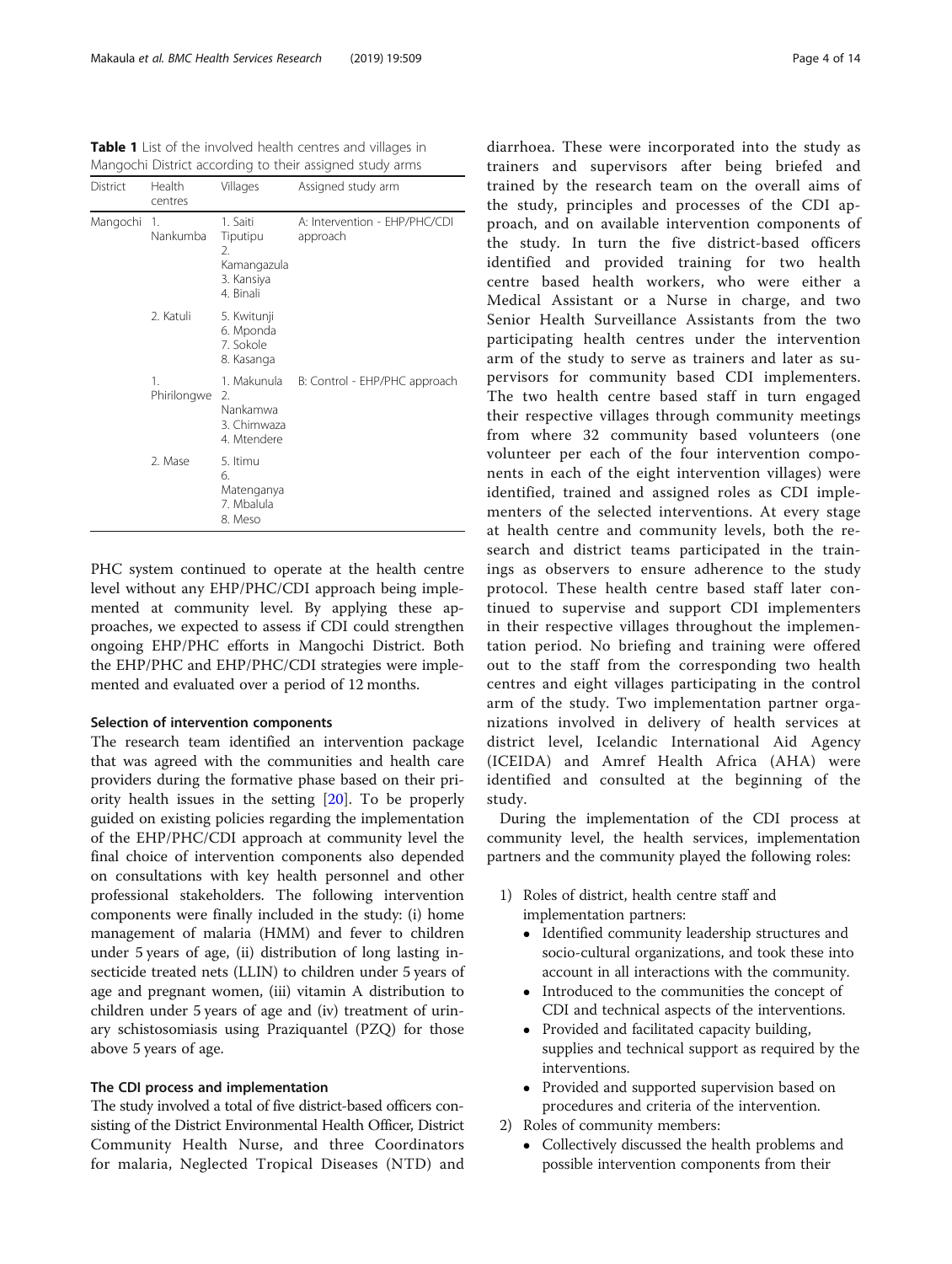own perspective while considering relevant community knowledge and information provided to them by the health professionals.

- Collectively decided whether they will take responsibility for implementation of intervention at community level.
- Collectively designed the approach to implementing the intervention in their communities and identified the required resources from within their respective communities.
- Collectively planned how, when, where and by whom to implement the interventions.
- Collectively supervised and decided on what support to be provided to CDI implementers and how to monitor the processes.
- Executed the intervention (mainly by CDI implementers).
- Collectively reviewed the implementation process where necessary.

# Data collection

The study employed a mixed-method approach to data collection focusing on quantitative data for coverage and cost estimates during baseline and follow-up, and qualitative data for assessing intervention benefits and evaluating processes. Data were collected at district, health centre and village levels in the intervention and control arms of the study. Research assistants collected the necessary data for the study from the involved health professionals, implementation partners, CDI implementers and beneficiaries using 19 data collection instruments previously used by the research group in a 2008 multi-country study [[13\]](#page-13-0). An additional file shows the instruments that were used during data collection [see Additional file [1](#page-12-0)]. The instruments consisted of survey questionnaires administered to household heads or representatives at community level for determining intervention coverage, and questionnaires administered to relevant health programme coordinators at district level, incharges at health centres, and leaders at community level, for determining intervention costs. Moreover, Health Management Information System (HMIS) records were reviewed to establish the burden of disease and coverage data at district, health centre and village levels using checklists; Interview guides were used to conduct in-depth interviews with professionals at district and health centre levels, implementation partners at district level and CDI implementers at community level about their perceptions on benefits and critical factors. Finally, focus group discussion guides were used to conduct group interviews with beneficiaries about their perceptions on using the

CDI approach. Using these tools data were collected in both intervention and control areas before (baseline) and after (follow-up) introducing the intervention. All the proceedings of the key informant in-depth interviews and focus group discussions were recorded using digital audio recorders. Table [2](#page-5-0) summarizes the methods, purposes, sources and quantities of data collected in the study.

#### Data management and analysis

Quantitative data collected through survey questionnaires and checklists were processed and analyzed using statistical software Epi Info™ version 7.2.1. Analysis involved calculation of percentages, tabulations and frequencies to estimate coverage of individual intervention components. Furthermore, statistical significance tests using Chi Square were performed on differences in delta values (i.e. differences between baseline and follow-up) for each intervention component between intervention and control groups. The analyses of costs and benefits data were carried out using the following procedures:

- The annual total expenditure on each particular recurrent input (e.g. personnel) was calculated for each intervention component.
- Information on the allocation of shared resources was gathered during the field work by asking the persons in charge to indicate what portion of each individual input (recurrent and capital) was used for intervention components in the year (e.g. proportion of time each staff member spent on each CDI related activity). This information was then used to allocate a percentage of the total costs of each individual (recurrent and capital) input to intervention components.
- The opportunity costs were estimated as the loss of productive labour time due to CDI activities. This implied using the proportion of income a volunteer lost when they were involved in CDI activities. Since CDI activities were mainly implemented in rural areas, data on income was not available and the costing analysis therefore used the minimum wage to ascribe a monetary value to free time devoted by the implementers to CDI activities. Implementers' times were converted and measured in full hours, and this was divided by 8 to give the number equivalent 8-h working days devoted to CDI activities.
- Cost data were converted to United States Dollars at the existing exchange rate at the time the cost was incurred. Then all the costs were inflated to the prevailing United States Dollars by using the prevailing national Consumer Price Index (CPI).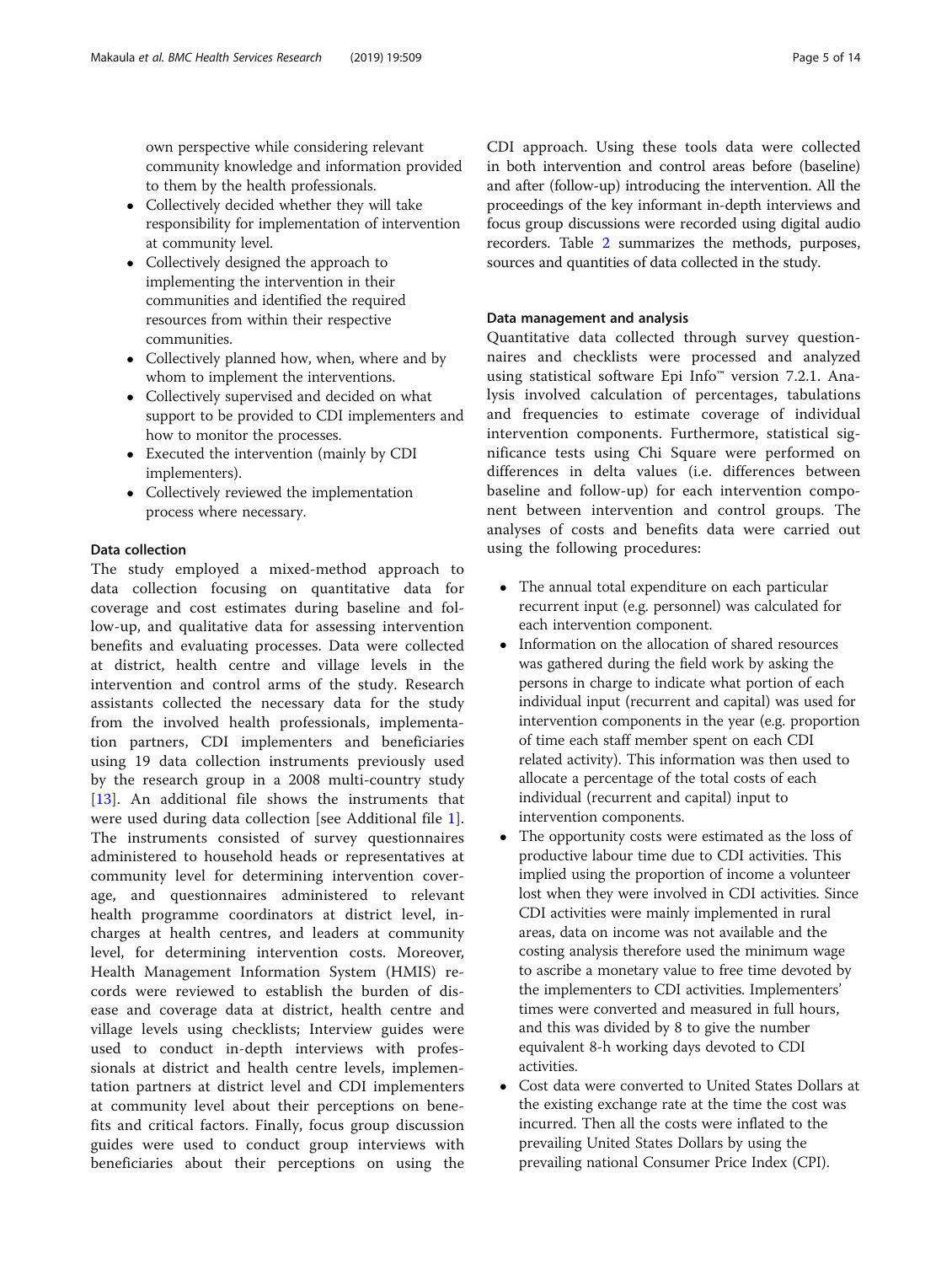<span id="page-5-0"></span>

| Table 2 Methods, purposes, sources and amount of data collected in the study | Data collection - phases, levels, arms of study and numbers collected | During follow-up | Control<br>District Implementation Intervention<br>Control<br>Intervention<br>District Implementation | Health Villages Households Health Villages Households<br>centres<br>centres<br>partners<br>Health Villages Households Health Villages Households<br>centres<br>centres<br>partners | 20<br>$\supseteq$<br>$\scriptstyle\sim$<br>20<br>$\supseteq$<br>$\sim$<br>↘<br>5<br>20<br>$\supseteq$<br>$\sim$<br>20<br>$\supseteq$<br>$\sim$ | 20<br>I<br>I<br>20<br>I<br>Ï<br>I<br>I<br>$\approx$<br>I<br>I<br>20<br>I<br>I | Ī<br>I<br>I<br>$\overline{\phantom{a}}$<br>$\frac{6}{1}$<br>I<br>I<br>I<br>$\overline{\phantom{a}}$<br>$\frac{6}{1}$ | I<br>I<br>$\vert$<br>I<br>I<br>I<br>Ï<br>I<br>I<br>$\overline{\phantom{a}}$<br>I<br>$\vert$ | I<br>$\infty$<br>$\sim$<br>$\overline{\phantom{a}}$<br>$\infty$<br>I<br>$\infty$<br>I<br>$\infty$<br>$\scriptstyle\sim$ | $\vert$<br>$\vert$<br>$\sim$<br>$\vert$<br>∞<br>N<br>N<br>LN<br>I<br>$\vert$<br>$\scriptstyle\sim$<br>$\vert$<br>$\infty$<br>$\scriptstyle\sim$ |
|------------------------------------------------------------------------------|-----------------------------------------------------------------------|------------------|-------------------------------------------------------------------------------------------------------|------------------------------------------------------------------------------------------------------------------------------------------------------------------------------------|------------------------------------------------------------------------------------------------------------------------------------------------|-------------------------------------------------------------------------------|----------------------------------------------------------------------------------------------------------------------|---------------------------------------------------------------------------------------------|-------------------------------------------------------------------------------------------------------------------------|-------------------------------------------------------------------------------------------------------------------------------------------------|
|                                                                              |                                                                       |                  |                                                                                                       |                                                                                                                                                                                    |                                                                                                                                                |                                                                               |                                                                                                                      |                                                                                             |                                                                                                                         |                                                                                                                                                 |
|                                                                              |                                                                       | During baseline  |                                                                                                       |                                                                                                                                                                                    |                                                                                                                                                | I                                                                             |                                                                                                                      |                                                                                             |                                                                                                                         |                                                                                                                                                 |
|                                                                              | Purposes                                                              |                  |                                                                                                       |                                                                                                                                                                                    | Cost                                                                                                                                           | Coverage                                                                      | Critical factors<br>Benefits/                                                                                        | Critical factors<br>Perceptions/<br>Benefits/                                               | Coverage/<br>Disease<br>burden                                                                                          | Coverage/<br>Disease<br>burden                                                                                                                  |
|                                                                              | No. Methods                                                           |                  |                                                                                                       |                                                                                                                                                                                    | 1. Questionnaires                                                                                                                              |                                                                               | 2. In-depth interviews Perceptions/                                                                                  | Focus group<br>discussions                                                                  | Management and<br>Information<br>System<br>Health                                                                       | Observations<br>Checklist/                                                                                                                      |
|                                                                              |                                                                       |                  |                                                                                                       |                                                                                                                                                                                    |                                                                                                                                                |                                                                               |                                                                                                                      | $\sim$                                                                                      | 4                                                                                                                       | Ln,                                                                                                                                             |

6. Document reviews Coverage/

 $\circ$ 

 $\overline{\phantom{a}}$ 

Document reviews Coverage/<br>Costs/Benefits

Costs/Benefits

12 2 – – 2 – – 12 2 – – 2 – –

 $\bar{1}$ 

 $\bar{1}$ 

 $\sim$ 

 $\bar{1}$ 

 $\bar{1}$ 

 $\sim$ 

 $\sim$ 

 $\overline{a}$ 

 $\overline{a}$ 

 $\sim$ 

 $\bar{\rm I}$ 

 $\bar{1}$ 

 $\scriptstyle\sim$ 

 $\bar{\mathbb{F}}$ 

 $\bar{1}$ 

 $\sim$ 

| $\frac{1}{2}$<br>j                                                                                                                                                                                                                  |
|-------------------------------------------------------------------------------------------------------------------------------------------------------------------------------------------------------------------------------------|
| in +100 c+                                                                                                                                                                                                                          |
|                                                                                                                                                                                                                                     |
| りりりりり                                                                                                                                                                                                                               |
| )<br>2<br>2<br>2<br>2<br>$\ddot{\phantom{0}}$                                                                                                                                                                                       |
|                                                                                                                                                                                                                                     |
| ;<br>;<br>;                                                                                                                                                                                                                         |
|                                                                                                                                                                                                                                     |
| フラリンラン                                                                                                                                                                                                                              |
| リンシュート                                                                                                                                                                                                                              |
| .<br>כלכם לפנים היום בין היום בין היום בין היום בין היום בין היום בין היום בין היום בין היום בין היום בין היום בין<br>גם היום בין היום בין היום בין היום בין היום בין היום בין היום בין היום בין היום בין היום בין היום בין היום בי |
|                                                                                                                                                                                                                                     |
| I                                                                                                                                                                                                                                   |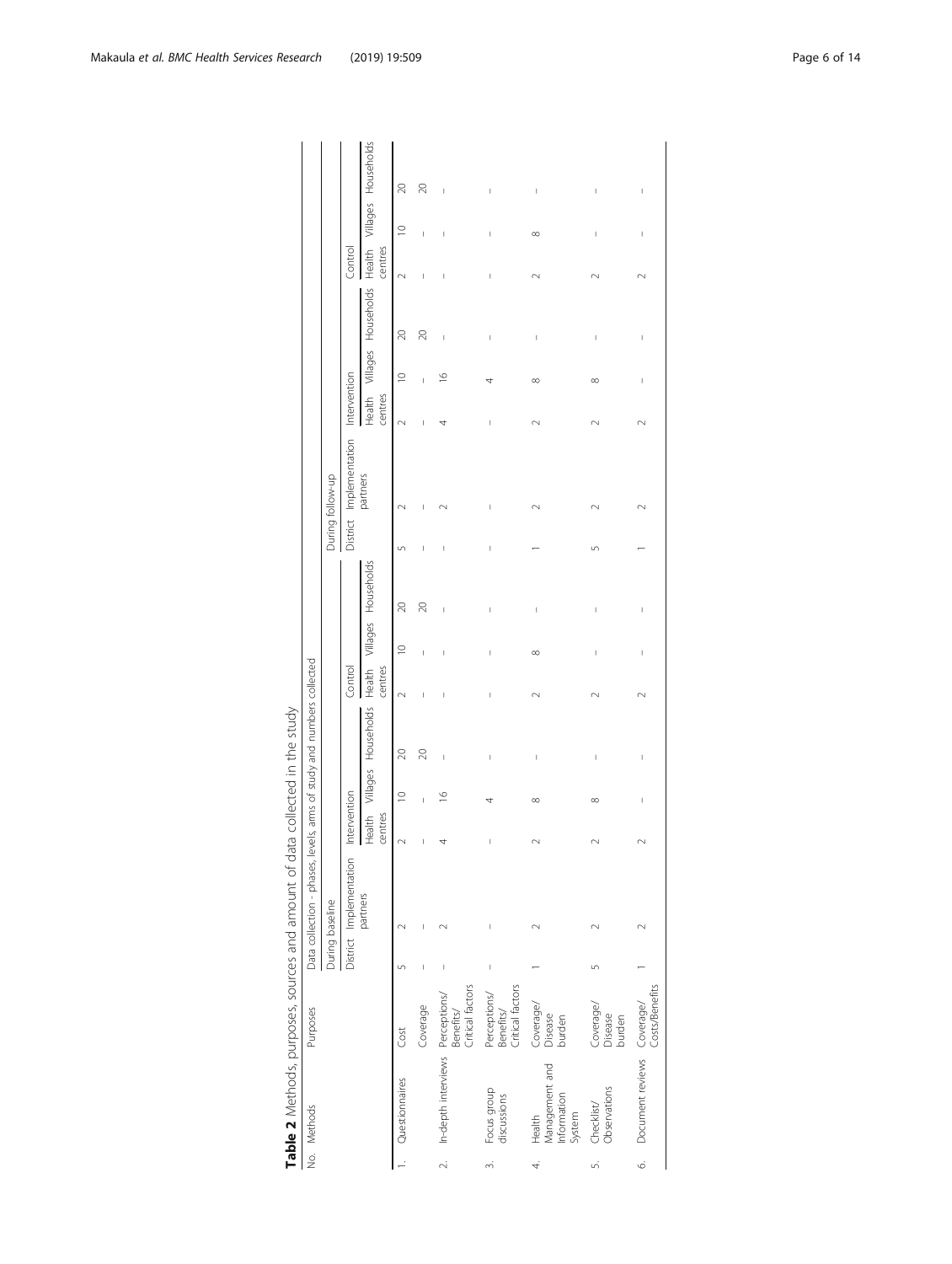Qualitative data consisted of textual and audio data, including transcripts of key informant in-depth interviews, transcripts of focus group discussions, field notes on observations and other intervention-specific insights, notes and reports from meetings. Transcripts were translated into English and were entered in the computer using standard word processing software. A computer-assisted qualitative content analyses of the data using Atlas-Ti 8, a qualitative data analysis software programme (GmbH 2016) were conducted. Data were analyzed using open coding to come up with cross-classification and retrieval of categories of texts by theme.

# Results

# Characteristics of the study areas

The total population living in the 16 study villages was 20,438 of which 52.4% were from intervention communities and 47.6% were from control communities. Of the total of 3,272 children under 5 years of age and 5,615 women of child bearing age living in the study villages, 47.4 and 44.8% respectively were in the intervention arm of the study. There were 4,511 households in the study villages of which 49.4% were in the intervention arm of the study. Villages in the intervention arm of the study were more distant from their respective health centres, averaging 12.6 km (range 2–35), compared to those in the control arm, averaging 4.9 km (range 2–9). Yao and Islam were the most predominant ethnicity and religion, respectively, in both arms of the study with few exceptions of Chewa and Christian communities in the intervention arm. Table 3 shows the socio-demographic characteristics of the study area.

According to HMIS data only malaria and fever were among the ten leading causes of morbidity between 2012 and 2016 with malaria in the lead followed by acute respiratory infections (ARI) and skin infections (Table [4\)](#page-7-0). Among these diseases, only malaria and fever

**Table 3** Socio-demographic characteristics of the study district, involved health centres and communities

| Study arm                                | Health centre/Village                             |               |               | Population in crude numbers <sup>a</sup> | Number of               | Approximate                                          | Prominent |                           |
|------------------------------------------|---------------------------------------------------|---------------|---------------|------------------------------------------|-------------------------|------------------------------------------------------|-----------|---------------------------|
|                                          | name                                              | Total         | Under<br>five | Women of child<br>bearing age            | households <sup>a</sup> | distance to<br>the health<br>centre in<br>kilometers | Tribe     | Religion                  |
|                                          | Mangochi District                                 | 1,099,<br>666 |               | 179,109 242,325                          | 199,110                 | $\overline{\phantom{0}}$                             | Yao       | Islam                     |
| A. Intervention: EHP/PHC/CDI<br>approach | 1. Nankumba Health<br>centre (22) <sup>b</sup>    | 27,349        | 4,649         | 6,290                                    | 4,791                   |                                                      |           | Chewa Christian/<br>Islam |
|                                          | a) Saiti Tiputipu                                 | 2,346         | 505           | 539                                      | 414                     | 17                                                   |           |                           |
|                                          | b) Kamangazula                                    | 369           | 64            | 75                                       | 69                      | 11                                                   |           |                           |
|                                          | c) Kansiya                                        | 460           | 90            | 106                                      | 103                     | 24                                                   |           |                           |
|                                          | d) Binali                                         | 2,279         | 485           | 592                                      | 433                     | 35                                                   |           |                           |
|                                          | 2. Katuli Health centre<br>$(37)^{b}$             | 29,280        | 4,978         | 6,734                                    | 5,390                   |                                                      | Yao       | Islam                     |
|                                          | a) Kwitunji                                       | 2,143         | 107           | 491                                      | 521                     | $\overline{2}$                                       |           |                           |
|                                          | b) Mponda                                         | 811           | 137           | 186                                      | 198                     | $\overline{2}$                                       |           |                           |
|                                          | c) Sokole                                         | 431           | 69            | 99                                       | 65                      | 5                                                    |           |                           |
|                                          | d) Kasanga                                        | 1,867         | 93            | 429                                      | 425                     | 5                                                    |           |                           |
| B. Control: EHP/PHC<br>approach          | 3. Phirilongwe Health<br>centre (20) <sup>b</sup> | 21,859        | 3,716         | 5,028                                    | 4,878                   |                                                      | Yao       | Islam                     |
|                                          | a) Makunula                                       | 2,486         | 508           | 520                                      | 689                     | $\overline{7}$                                       |           |                           |
|                                          | b) Nankamwa                                       | 386           | 94            | 88                                       | 66                      | 5                                                    |           |                           |
|                                          | c) Chimwaza                                       | 434           | 100           | 100                                      | 74                      | 3                                                    |           |                           |
|                                          | d) Mtendere                                       | 251           | 60            | 60                                       | 56                      | 9                                                    |           |                           |
|                                          | 4. Mase Health centre<br>$(27)^{b}$               | 31,419        | 5,341         | 7,226                                    | 6,459                   |                                                      | Yao       | Islam                     |
|                                          | a) Itimu                                          | 1,860         | 244           | 893                                      | 395                     | $\overline{2}$                                       |           |                           |
|                                          | b) Matenganya                                     | 2,761         | 469           | 635                                      | 586                     | 4                                                    |           |                           |
|                                          | c) Mbalula                                        | 690           | 139           | 388                                      | 199                     | 6                                                    |           |                           |
|                                          | d) Meso                                           | 864           | 108           | 414                                      | 218                     | 3                                                    |           |                           |

<sup>a</sup>Figures represent the entire catchment population sizes for the mentioned district, health centres and villages

<sup>b</sup>Numbers in brackets represent total villages under each health centre catchment area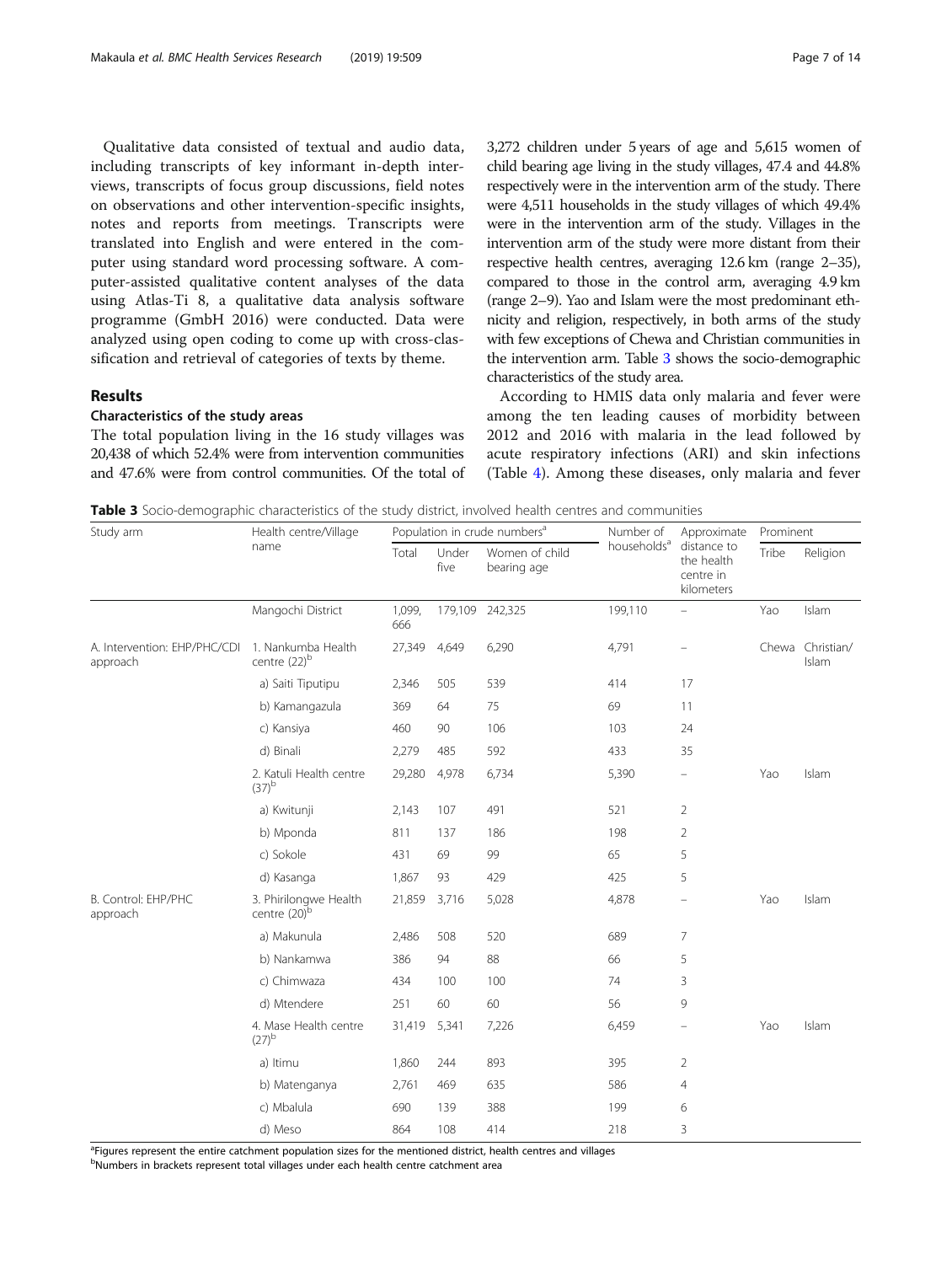<span id="page-7-0"></span>were targeted by the four planned intervention components implemented in the present study.

#### The effect of CDI on intervention components coverage

Table [5](#page-8-0) presents a summary of the coverage data for each of the four intervention components during baseline and follow-up for both intervention and control arms of the study. The study observed increases in intervention components coverage between baseline and follow-up in all intervention components except distribution of vitamin A among children under 5 years of age in the intervention arm. In the control arm, similar increases in coverage were observed during follow-up in all the intervention components except for HMM and the distribution of vitamin A in children under 5 years of age. The coverage for LLIN distribution at follow-up increased among children under 5 years of age and pregnant women; increases in coverage were further observed for HMM, vitamin A distribution in children under 5 years of age and treatment of urinary schistosomiasis with Praziquantel among those above 5 years of age. Very high coverage rates (above 70%) were registered in LLIN distribution and vitamin A distribution among the children under 5 years of age; followed by a mid-level coverage in LLIN distribution among pregnant women; and very low coverage rates for HMM and urinary schistosomiasis treatment both in the intervention and control arms of the study.

Furthermore, when differences (delta values) between baseline and follow-up were calculated for each intervention component in each study arm, it was observed that increases for LLIN among pregnant women and HMM in children under 5 years of age were higher in the intervention arm than in the control arm. For distribution of LLIN and vitamin A in children under 5 years of age, and treatment of urinary schistosomiasis with Praziquantel among individuals above 5 years of age the

increases were higher in the control arm than in the intervention arm (Fig. [2\)](#page-9-0).

Chi Square test conducted for each intervention component showed that differences in delta values between intervention and control groups were statistically significant for LLIN distribution in children under 5 years of age  $(p$ -value 0.003) and pregnant women (p-value 0.0075) but not for the remaining four intervention components.

# Assessment of costs, benefits and perceptions of the intervention components

Cost and benefits analyses of the provision of the four intervention components were conducted based on data collected at three levels of study implementation: district, health centre and community. Cost data collected included seven items on opportunity costs of staff salary, volunteer allowances, training, mobilization, transportation, utilities and supervision (Table [6\)](#page-9-0).

Out of the total amount of resources used to directly implement the selected intervention components at both health centre and community levels most resources were used in the intervention arm of the study. For both arms of the study (intervention and control), the health centre level used more resources than the district level. At community level, only the intervention arm used more resources than the health centre and district levels; the control arm used substantially less resources than the other two levels. According to cost items, transportation costs were the highest across all levels and intervention arms of the study, followed by costs related to supervision and training. For all individual cost items at both health centre and community levels the costs were higher in the intervention arm than the control arm even though a smaller difference in the costs between them was observed at health centre level than at community level.

|  |  | <b>Table 4</b> Leading ten causes of morbidity in Mangochi District from year 2012 up to year 2016 |
|--|--|----------------------------------------------------------------------------------------------------|
|--|--|----------------------------------------------------------------------------------------------------|

| No.              | Name of disease/condition causing          |         | Total cases treated in the district for years |         |         |
|------------------|--------------------------------------------|---------|-----------------------------------------------|---------|---------|
|                  | morbidity                                  | 2012/13 | 2013/14                                       | 2014/15 | 2015/16 |
|                  | Malaria 5 years and older                  | 91,279  | 140,899                                       | 143,518 | 154,294 |
| 2.               | Malaria under 5 years                      | 106,314 | 156,284                                       | 163,894 | 162,077 |
| 3.               | Acute respiratory infections under 5 years | 56,254  | 65,964                                        | 76,010  | 73,449  |
| $\overline{4}$ . | Skin infection                             | 22,807  | 30,250                                        | 33,882  | 28,953  |
| 5.               | Diarrhea non-bloody under 5 years          | 21,915  | 23,935                                        | 24,312  | 26,061  |
| 6.               | Oral condition                             | 12,619  | 16,203                                        | 15,671  | 16,123  |
| 7.               | Eye infection                              | 14,694  | 18,120                                        | 16,174  | 15,849  |
| 8.               | Common injuries and wounds                 | 14,880  | 14,665                                        | 14,132  | 14,598  |
| 9.               | Dysentery                                  | 8,823   | 8,084                                         | 11,052  | 7,504   |
| 10.              | Sexually transmitted infections (STI)      | 8,418   | 8,780                                         | 9,854   | 10,298  |

(Source: Mangochi Health and Management Information System, 2016)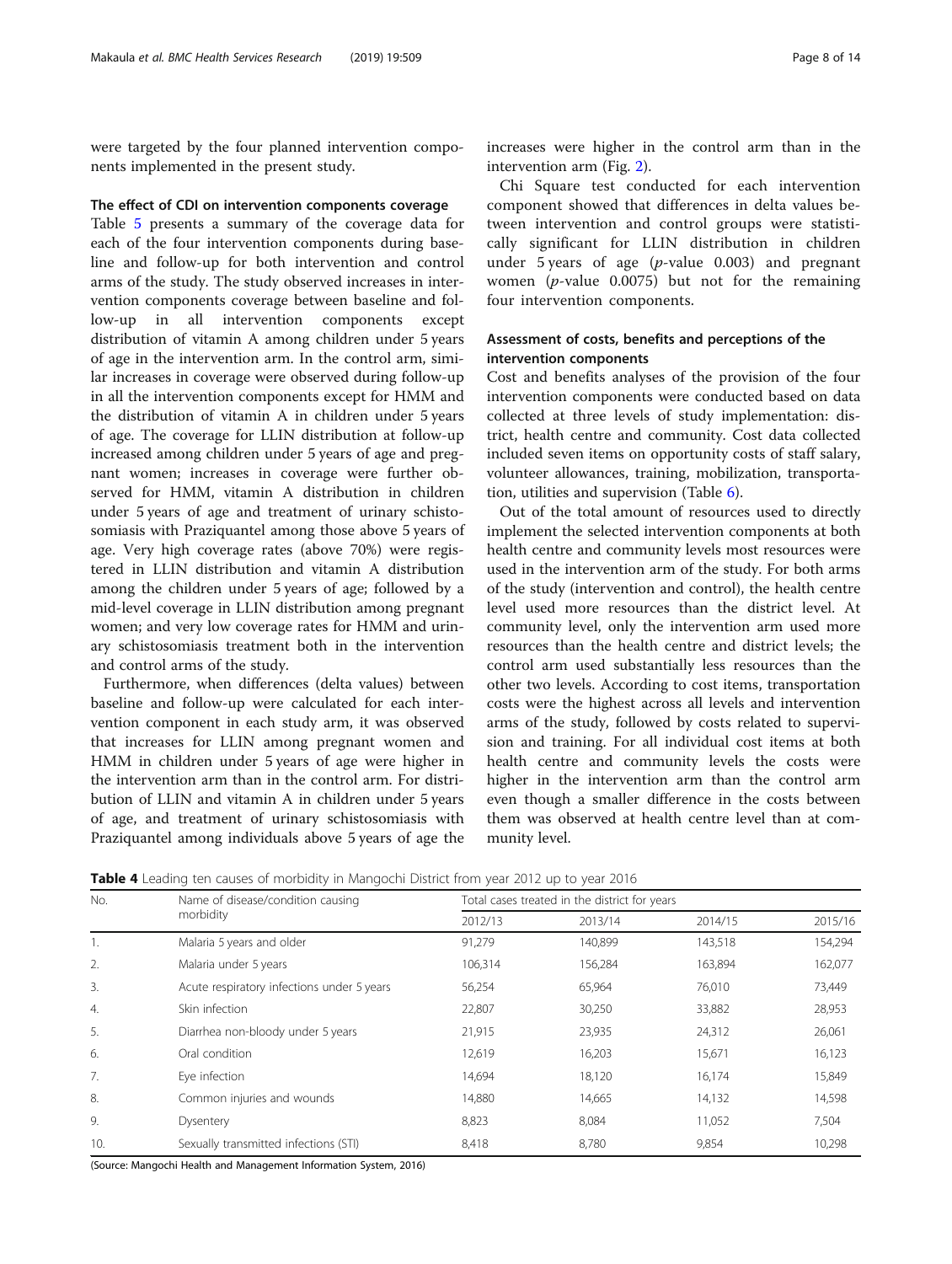| Study arms | Health                      | Number of Population <sup>P</sup>                                |       |       |     | Baseline <sup>c</sup>                                |                  |                                                                                                                                                                                                                                                                                     |                |                           |              | Follow-up <sup>c</sup>      |                  |                   |                           |                  |              |
|------------|-----------------------------|------------------------------------------------------------------|-------|-------|-----|------------------------------------------------------|------------------|-------------------------------------------------------------------------------------------------------------------------------------------------------------------------------------------------------------------------------------------------------------------------------------|----------------|---------------------------|--------------|-----------------------------|------------------|-------------------|---------------------------|------------------|--------------|
|            | centre                      | households                                                       |       |       |     | Presence of LLIN among/in<br>I                       |                  |                                                                                                                                                                                                                                                                                     | HMM            | Vitamin A                 | Praziquantel | Presence of LLIN among/in   |                  |                   | HMM                       | Vitamin A        | Praziquantel |
|            |                             |                                                                  |       |       |     | Adults Children EPW <sup>e</sup> Households Children |                  | Pregnant<br>women                                                                                                                                                                                                                                                                   |                |                           |              | Households Children         |                  | Pregnant<br>women |                           |                  |              |
|            | Intervention Nankumba 1,019 |                                                                  | 4,310 | 1.144 | 273 | 934 (91.7%)                                          | (87.7%)<br>1,003 | 107 (39.2%)                                                                                                                                                                                                                                                                         | 17 (1.5%)      | (86.5%)<br>989            | 17 (0.4%)    | (98.5%)<br>1,004            | (99.7%)<br>1,141 | 100 (36.6%)       | 40 (3.5%)                 | (88%)<br>1,007   | 173 (4%)     |
|            | Katuli                      | 1,209                                                            | 4,846 | 406   | 263 | (86.7%)<br>1,048                                     | (88.2%)<br>358   | 141 (53.6%)                                                                                                                                                                                                                                                                         | 17(4.2%)       | 349 (86%)                 | 7(0.1%)      | (97.7%)<br>1173             | (92.5%)<br>293   | 216 (82.1%)       | 2(0.5%)                   | (79.8%)<br>324   | 63 (1.3%)    |
|            | Sub-total                   | 2,228                                                            | 9,156 | 1,550 | 536 | 1,982 (89%)                                          | (87.8%)<br>1,361 | 248 (46.3%)                                                                                                                                                                                                                                                                         | 34 (2.2%)      | (86.3%)<br>1,338          | 24 (0.3%)    | (97.7%)<br>2,177            | (92.5%)<br>1,434 | 316 (59%)         | 42 (2.7%)                 | (85.9%<br>1,331  | 236 (2.6%)   |
| Control    | Phirilongwe                 | 885                                                              | 2,795 | 762   | 178 | 673 (76%)                                            | (71.9%)<br>548   | 79 (44.4%)                                                                                                                                                                                                                                                                          | (23%)          | (93.6%)<br>713            |              | 883 (99.8%)                 | (87.3%)<br>665   | 103 (57.9%)       | (23.6%)<br>80             | (95.3%)<br>726   | 11 (0.4%)    |
|            | Mase                        | 1,398                                                            | 5,215 | 960   | 309 | ,9%)<br>1,229<br>$\approx$                           | (86.4%)<br>829   | 289 (93.5%)                                                                                                                                                                                                                                                                         | 34 (3.5%)      | (94.9%)<br>$\overline{5}$ | 103 (2%)     | (85.8%)<br>l <sub>199</sub> | (100%<br>960     | 228 (73.8%)       | 13 (1.4%)                 | (91.7%)<br>880   | 304 (5.8%)   |
|            | Sub-total                   | 2,283                                                            | 8,010 | 1,722 | 487 | 1.3%)<br>1,902<br>3                                  | (80%)<br>1,377   | 368 (75.6%)                                                                                                                                                                                                                                                                         | (12.1%)<br>209 | (94.3%)<br>1,624          | 103 (1.3%)   | (91.2%)<br>2,082            | (94.4%<br>1,625  | 331 (68%)         | (11.2%)<br>$\frac{93}{2}$ | (93.3%)<br>1,606 | 315 (3.9%)   |
|            |                             | "Intervention components coverage data were collected at village |       |       |     |                                                      |                  | EPW Expected number of pregnant women, HMM Home management of malaria and fever, LLIN Long lasting insecticide treated nets; Praziquantel: For treatment of schistosomiasis<br>level and later lumped up for respective health centres to calculate average figures and percentages |                |                           |              |                             |                  |                   |                           |                  |              |

| 1<br>Į<br>Ï                                          |   |
|------------------------------------------------------|---|
|                                                      |   |
|                                                      |   |
|                                                      |   |
|                                                      |   |
|                                                      |   |
|                                                      |   |
|                                                      |   |
|                                                      |   |
|                                                      |   |
|                                                      |   |
|                                                      |   |
|                                                      |   |
|                                                      |   |
|                                                      |   |
| j                                                    |   |
| S                                                    |   |
|                                                      |   |
|                                                      | j |
| ł                                                    |   |
|                                                      |   |
|                                                      |   |
| 5                                                    |   |
|                                                      |   |
|                                                      |   |
| S                                                    |   |
| Ś                                                    |   |
| í                                                    |   |
|                                                      |   |
|                                                      |   |
| İ                                                    |   |
|                                                      |   |
|                                                      |   |
|                                                      |   |
|                                                      |   |
|                                                      |   |
|                                                      |   |
| i                                                    |   |
|                                                      |   |
|                                                      |   |
|                                                      |   |
|                                                      |   |
|                                                      |   |
| Ì<br>i                                               |   |
|                                                      |   |
|                                                      |   |
|                                                      |   |
|                                                      |   |
| İ                                                    |   |
| Ò                                                    |   |
| í                                                    |   |
| ţ                                                    |   |
| I<br>j                                               |   |
| j<br>į                                               |   |
|                                                      |   |
|                                                      |   |
|                                                      |   |
|                                                      |   |
|                                                      |   |
| ł                                                    |   |
|                                                      |   |
|                                                      |   |
| )                                                    |   |
|                                                      |   |
| Ì<br>J                                               |   |
|                                                      |   |
|                                                      |   |
| ֖֖֖֖֖֪ׅׅ֪ׅ֪ׅ֪֪ׅ֚֚֚֚֚֚֚֚֚֚֚֚֚֚֚֚֚֚֚֡֝֝֝֝֝֬֝<br>Ì<br>Ŧ | j |
| Į<br>ļ                                               |   |
| į                                                    |   |
| j                                                    |   |
| l                                                    |   |
| )<br>I                                               |   |
|                                                      |   |
| ł                                                    |   |
| l                                                    |   |
| J                                                    |   |
|                                                      |   |
|                                                      |   |
| Ś<br>)                                               |   |
|                                                      |   |
| j                                                    |   |
| ì                                                    |   |
|                                                      |   |
| ١                                                    |   |
| )<br>ł                                               |   |
|                                                      |   |
|                                                      |   |
| ś                                                    |   |
| ţ                                                    |   |
| ł                                                    |   |
|                                                      |   |
|                                                      |   |
|                                                      |   |
|                                                      |   |
|                                                      |   |
|                                                      |   |
| )                                                    |   |
|                                                      |   |
|                                                      |   |
| i                                                    |   |
|                                                      |   |
|                                                      |   |
| Ï                                                    |   |
|                                                      |   |
| 5 <sup>th</sup><br>$\overline{1}$                    |   |
| 1                                                    |   |
|                                                      |   |
| Table                                                |   |

bFor entire health centres catchment areas cFor the four villages involved in the study under each health centre

<span id="page-8-0"></span>Makaula et al. BMC Health Services Research (2019) 19:509 extendion of the service of the Page 9 of 14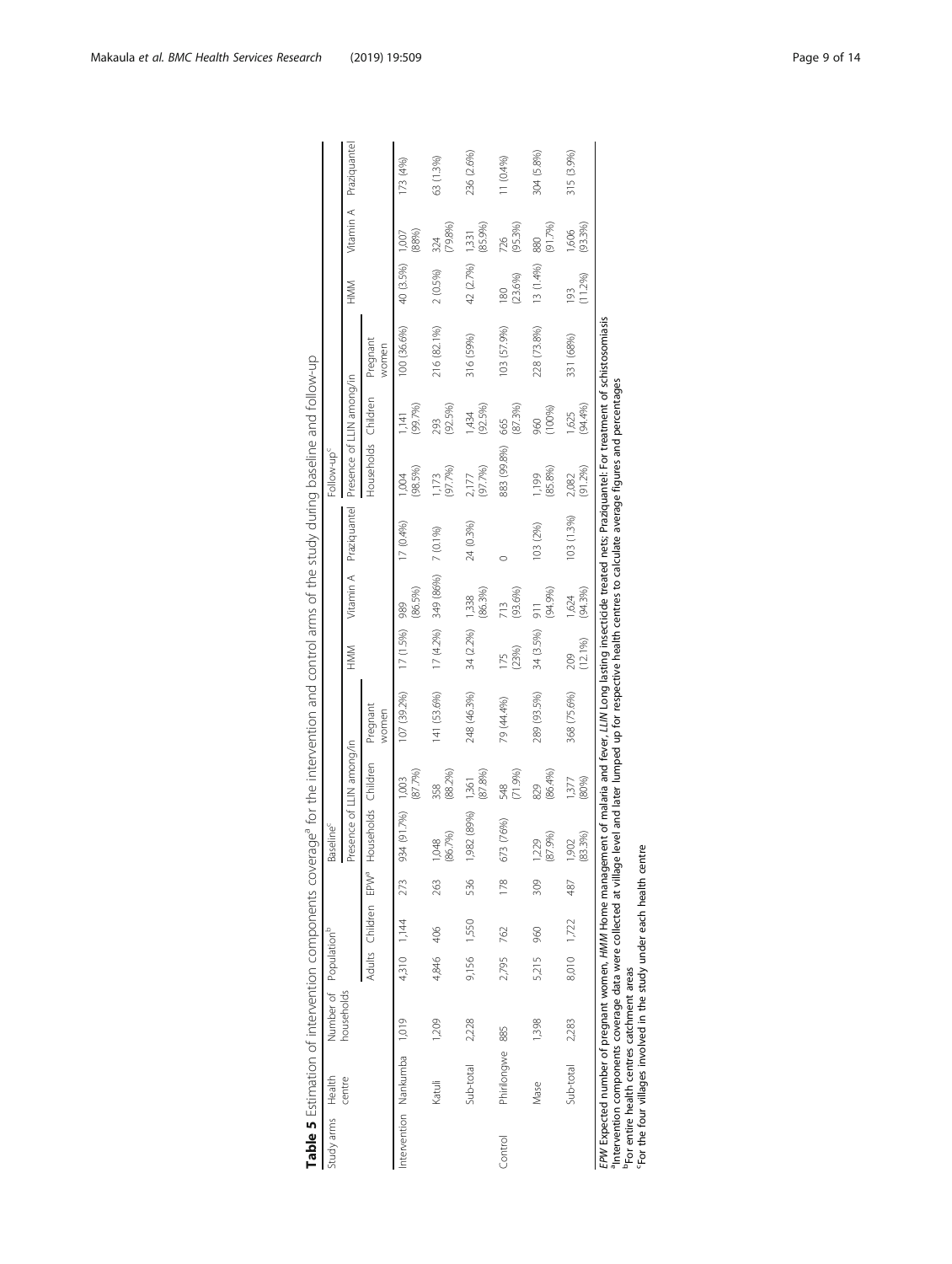<span id="page-9-0"></span>

During follow-up, health workers, implementation partners, CDI implementers and beneficiaries expressed satisfaction with the CDI approach. Most intervention components beneficiaries gave ease to access the services as their main reason for being satisfied. The CDI implementers also expressed satisfaction with their new CDI roles. The satisfaction was derived from the benefits accrued from the intervention components, which was mostly expressed in terms of the tangible improvements experienced by individuals in their own and others' health, increased availability and accessibility of amenities such as LLIN and drugs, reductions in absenteeism from school or work due to improved health, timely referrals to health facilities, perceived economic benefits or avoidance of hospitalizations associated with higher uptakes of the intervention components.

On the other hand, the health workers and implementation partners perceived the CDI approach as a mechanism to simplify their task of health service provision by empowering the communities which contributed to the reduction of disease burden from the easily manageable and recurrent illnesses such as malaria and anemia. Health workers also indicated reduced workloads on their part because fewer people were being referred to health centres from CDI communities thereby affording health workers more time for other responsibilities.

# Critical factors associated with CDI implementation

Process data according to the involved professionals further identified a number of key factors that positively impacted on the implementation of the CDI approach. These factors were:

| Cost items                        |                 |                 | Estimated costs according to level and arm used converted to US\$ <sup>a</sup> |                 |                          | Total US\$ for            |
|-----------------------------------|-----------------|-----------------|--------------------------------------------------------------------------------|-----------------|--------------------------|---------------------------|
|                                   | <b>District</b> | Health centre   |                                                                                | Community       |                          | cost item (%<br>of total) |
|                                   |                 | Intervention    | Control                                                                        | Intervention    | Control                  |                           |
| 1. Staff salary                   | 138.89          | 74.09           | 74.09                                                                          |                 |                          | 287.07 (3.9)              |
| 2. Volunteer allowance            |                 |                 |                                                                                | 200.00          |                          | 200.00 (2.7)              |
| 3. Training                       | 270.84          | 145.83          |                                                                                | 141.66          | -                        | 558.33 (7.6)              |
| 4. Mobilization                   | 104.16          | 83.34           | 83.34                                                                          | 83.34           | $\overline{\phantom{0}}$ | 354.18 (4.8)              |
| 5. Transportation                 | 625.01          | 1.208.34        | 1.208.34                                                                       | 1,166.67        | 388.89                   | 4,597.25 (62.7)           |
| 6. Utilities                      | 41.67           | 31.25           | 31.25                                                                          | 20.84           | 6.95                     | 131.96 (1.8)              |
| 7. Supervision                    | 208.34          | 166.67          | 167.67                                                                         | 500.00          | 166.67                   | 1,209.35 (16.5)           |
| Totals for level/arm (% of total) | 1.388.91 (18.9) | 1,709.52 (23.3) | 1,564.69 (21.3)                                                                | 2.112.51 (28.8) | 562.51 (7.7)             | 7,338.14 (100)            |

|  |  | <b>Table 6</b> Showing a summary of direct costs of implementing intervention components in the study area |  |  |
|--|--|------------------------------------------------------------------------------------------------------------|--|--|
|  |  |                                                                                                            |  |  |

<sup>a</sup>US\$ United States Dollars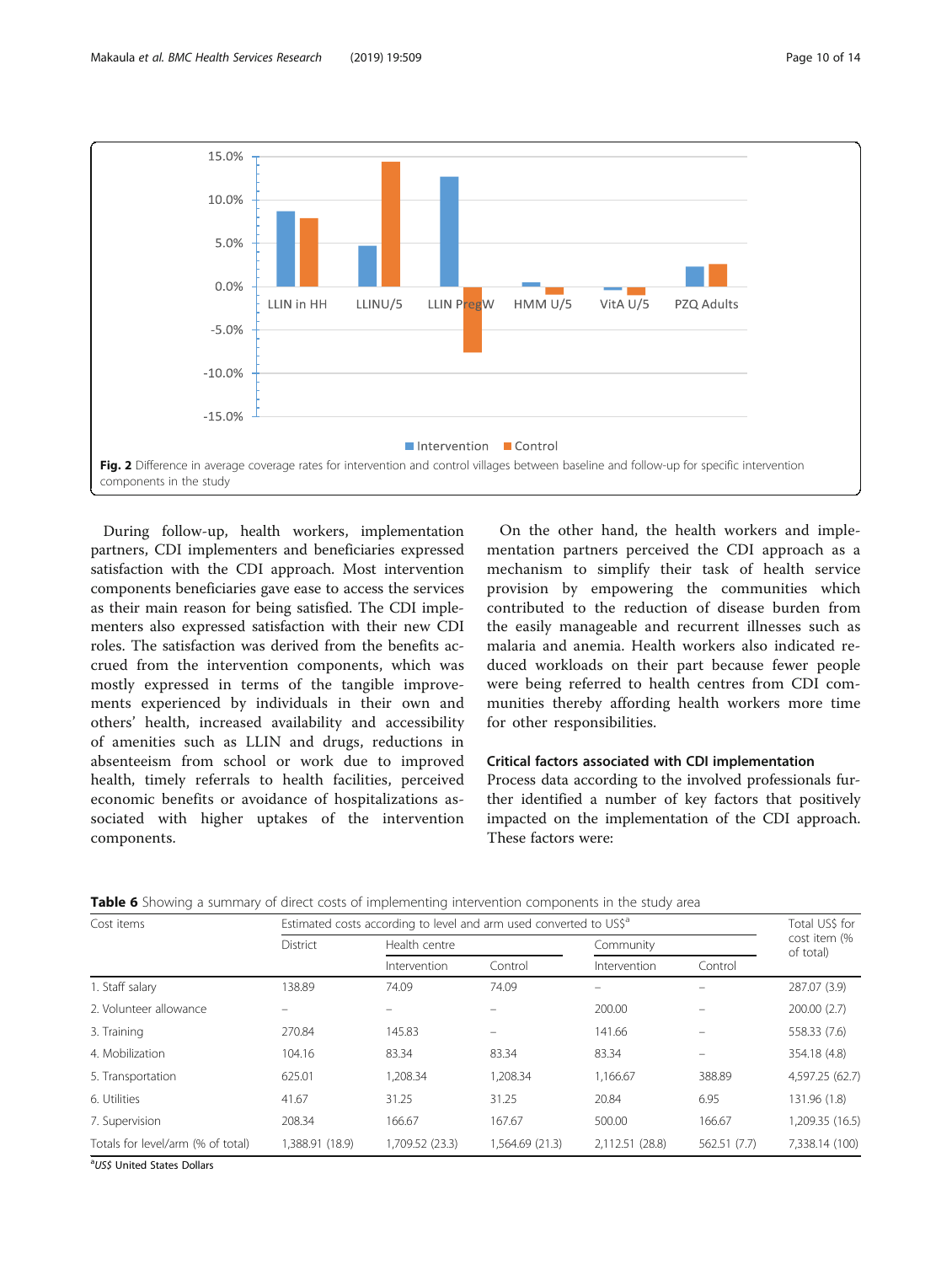- 1) Engaging stakeholders at all levels to make them understand and appreciate the relevance of the CDI as an alternative mode of delivering health services to people in need and if possible to get them fully or partly on board during the CDI implementation process.
- 2) Maintaining an enabling and conducive environment for applying the CDI approach in terms of securing supportive policies, availability of supplies, and committed health centre staff.
- 3) Continuing engaging and empowering communities in efforts to promote local participation and ownership of the CDI implementation process.
- 4) Selecting appropriate volunteers with requisite skills, willing, trusted and motivated to serve as CDI implementers.

### **Discussion**

Since most health systems in Sub-Saharan Africa are weak and lack mechanisms of delivering essential health services to those who are most in need, community participation increases service delivery and enhance sustainability [[9,](#page-13-0) [13,](#page-13-0) [23](#page-13-0), [24](#page-13-0)]. Since the evolution of CDI from CDTi, there has been a series of studies undertaken to assess its effectiveness in areas with prior experience in onchocerciasis control [[13](#page-13-0)]. Later, CDI has also been tested in areas without prior experience with onchocerciasis control with different modifications and settings [[18\]](#page-13-0) such as in the control of schistosomiasis and soil transmitted helminths in rural Western Kenya [[14](#page-13-0)] and Mali [[15\]](#page-13-0), in delivering multiple health services in urban poor communities in South-western Nigeria [[16\]](#page-13-0), and in delivering health services among Fulani Nomads in Enugu State, Nigeria [[17\]](#page-13-0). All these studies have elicited different findings regarding the feasibility of using CDI to deliver essential health services to people in most need in different settings. This study has added to existing knowledge by testing the applicability of CDI at sub district level of the health system, mainly at health centre and community levels in the rural Malawian health district of Mangochi. It has determined the effectiveness of using the CDI approach to deliver the EHP/ PHC services to strengthen the EHP/PHC system in Mangochi District and assessed the effects of using the approach on coverage, costs and benefits.

Lack of access to essential PHC services and non-involvement of community in their delivery by healthcare systems are often cited as some of the challenges towards attaining universal health coverage [\[7](#page-13-0)–[9,](#page-13-0) [13](#page-13-0), [23\]](#page-13-0). The study showed that the CDI approach of delivering health services to those who are most in need is feasible and acceptable to health professionals, partners, CDI implementers and beneficiaries. The findings revealed that in addition to regular EHP/PHC services the CDI approach can be used to deliver some essential health services in rural areas especially where the health system is not able to serve due to either inadequate personnel or geographical barriers. The coverage estimates in this study has shown that the intervention was effective in the distribution of LLIN to children under 5 years of age and pregnant women. However, the intervention was not effective in relation to the distribution of LLIN in households, home management of malaria, vitamin A distribution among under five children and treatment of schistosomiasis among individuals above 5 years of age because the increases observed during follow-up were not statistically significant. For some intervention components statistically significant decreases in coverage were observed at follow-up. This may be attributed to inadequate supplies for the CDI intervention communities e.g. if there were inadequate LLIN or vitamin A supplied to the communities then coverage of LLIN and vitamin A would not improve no matter the levels of community commitment and competences. Similarly, the treatment of schistosomiasis with Praziquantel was preceded by annual district wide mass drug administration campaign and therefore coverage of Praziquantel treatment may have been affected. These examples question the extent to which the community members (as well as district and health centre based staff) were aware of logistical challenges and whether the communities were empowered to deal with them. The study should have ensured that supplies were adequate (e.g. by contributing supplies during the intervention phase). Another possible explanation that affected coverage relates to distance of individual villages from their respective health centres. On average, intervention villages were located 12.6 km from their respective health centres whereas villages in the control arm were located 4.9 km away from their respective health centres. An example is Binali, one of the villages under the intervention arm, which is located 35 km from its health centre. Differences in geographic distances and high costs of healthcare services is often cited as some of the main contributing factors to disparities in access to essential health services across populations in the world [[25,](#page-13-0) [26\]](#page-13-0). This disparity in distances between villages and health centres in the two study arms could mean that communities in intervention areas were more disadvantaged in accessing the same intervention components offered in the health centres compared to those in the control areas. One implication of this is that the CDI approach may only be used to complement rather than replace the regular EHP/PHC services offered by the health care system, especially in areas that are located far from health centres. To a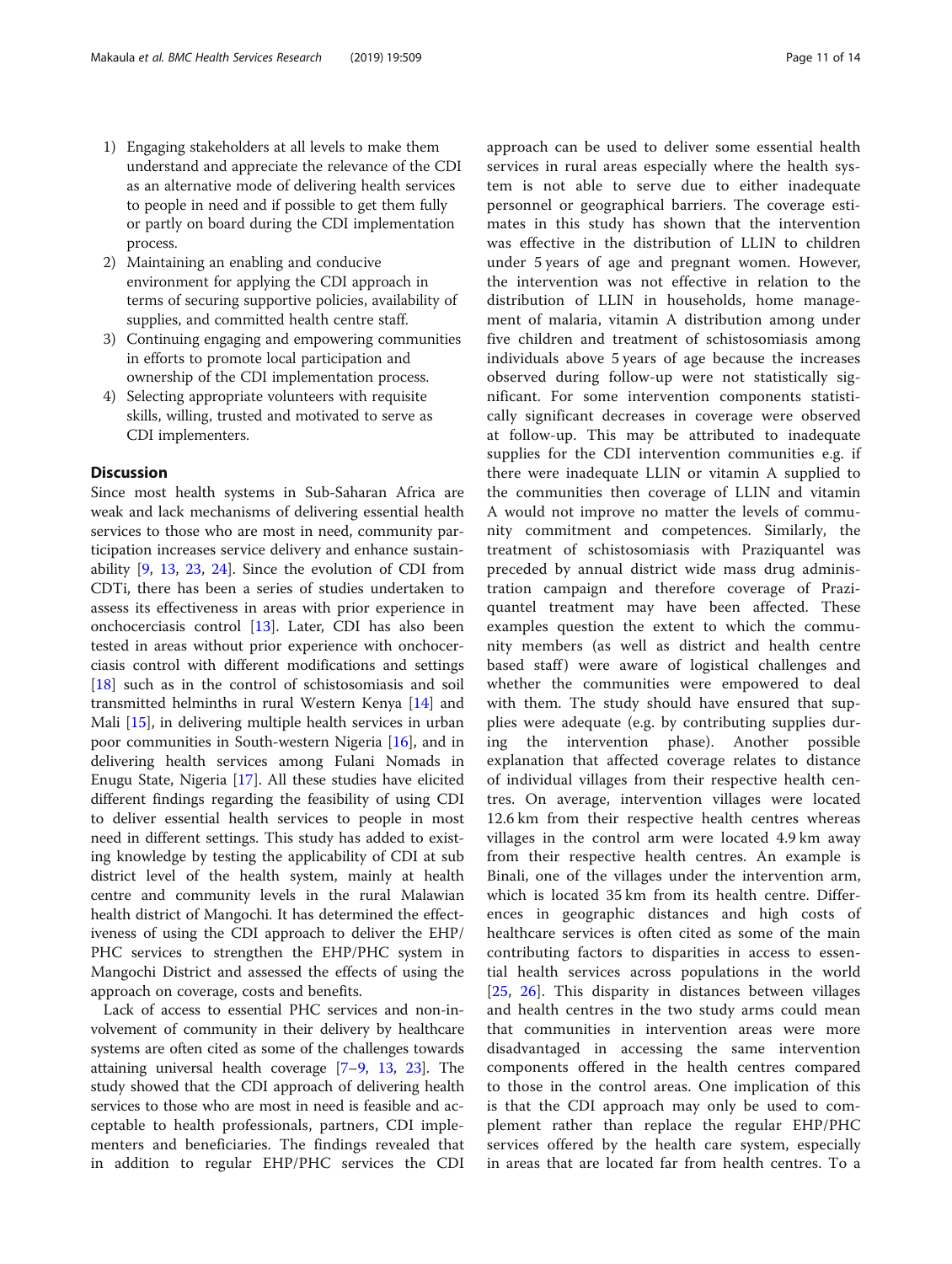large extent these findings are in agreement with the findings of similar studies carried out elsewhere [[13](#page-13-0)– [18\]](#page-13-0) and showing that the CDI approach is effective in increasing service coverage and accessibility but is vulnerable to distance and cost factors as shown in this study. When direct costs of implementing CDI were computed into the analysis it revealed that the EHP/PHC/CDI services required almost twice as many financial resources compared to regular EHP/ PHC services. Although this finding was not predictable, the higher costs are mainly due to transport, supervision and training, which are also vital for the success of CDI implementation. This high cost of implementing the CDI approach may be considered a disincentive in short term but as an investment, it may become cheaper in the long term due to the cumulative effect of disability-adjusted life years gained through resultant improved health services or due to the building up of community capacity to handle their own health challenges. The higher costs are also a consequence of a greater number of participants involved in the intervention arm of the study. The inclusion of high coverage intervention components may thus justify the high cost observed due to the implementation of the CDI approach.

The costs of indirect leveraged contributions related to administrative, logistical, personnel, supplies, drugs, LLIN, infrastructure and technical expertise made by participating institutions (i.e. Ministry of Health, University of Malawi College of Medicine, Research for Health Environment and Development and Steno Diabetes Center Copenhagen) towards implementation of the project have not been included in this analysis but are estimated to have covered 75% of the overall costs of the project. If these indirect contributions were to be included in the determination of the overall costs then it would not be cost effective to use the CDI approach to strengthen delivery of essential PHC services in the District. However, the low coverage obtained in some of the intervention components coupled with the limited effects observed for some of the health services may point to the existence of inherent weaknesses in the selection of intervention components and unforeseeable factors as discussed above. There is therefore a need to re-examine the reasons and factors that may be attributed to the low coverage and limited effects of some of the intervention components as revealed in this study.

For optimum implementation of the CDI approach, the study documented the processes, critical factors, barriers and enablers which can influence either way towards its outcome. It is therefore important when planning similar studies within Malawi or elsewhere, to adhere to the implementation processes and take into consideration all the critical factors described in this paper.

The study revealed that beneficiaries, CDI implementers and health workers were satisfied with the implementation of CDI due to perceived benefits accrued from the implementation of the targeted intervention components. The benefits mentioned associate with easiness to access health services, increased availability of vital amenities, improvements in their health, reduction in absenteeism from school or work, timely referrals to health facilities, avoidance of hospitalizations, reduction of disease burden and reduced workloads in health facilities. These sentiments and perceptions are similar to those also expressed in other studies within the Sub-Sahara African region  $\begin{bmatrix} 9 \\ 13 \\ -18 \end{bmatrix}$  $\begin{bmatrix} 9 \\ 13 \\ -18 \end{bmatrix}$  $\begin{bmatrix} 9 \\ 13 \\ -18 \end{bmatrix}$  and reinforce the need to incorporate the CDI approach to strengthen the delivery of PHC in Sub-Saharan Africa where scarcity of resources in the health sector prevail.

Some barriers that can affect the implementation process were also identified and documented. They include the prevailing shortage of health personnel in district health facilities across Malawi. This intensifies work pressure of available health personnel who find it difficult to manage daily duties, including those related to CDI. Other factors were related to motivation of the involved health staff and volunteers to appreciate the importance of community involvement. These motivational factors were mostly linked to material or monetary expectations due to inadequate remuneration, and provision for food and transport while occupied with CDI related work. Existence of a supportive government policy framework for communitybased delivery of interventions is an enabler for implementation of the CDI approach. To this effect, the Malawi Government is applauded for promulgating two distinct and important policy documents in the National Community Health Strategy and the Health Sector Strategic Plan II, which guarantees commitment and political will from the health systems towards community empowerment through initiatives such as CDI [[27,](#page-13-0) [28\]](#page-13-0). Another enabler is the existence of a network of community-based volunteers and health workers who are actively involved in the delivery of various health services at community level in Malawi. This is a valuable resource that can be exploited in favour of the CDI approach.

A major weakness of the study is that it assumed that supplies to the intervention and the control arms were similar and adequate, i.e. if supplies differed then this would affect coverage rates immediately even if all other factors such as well-trained participants, high commitment and engagement, professional delivery of essential health services at community level etc. were adequate. This assumption therefore was not fulfilled since allocation and prioritization of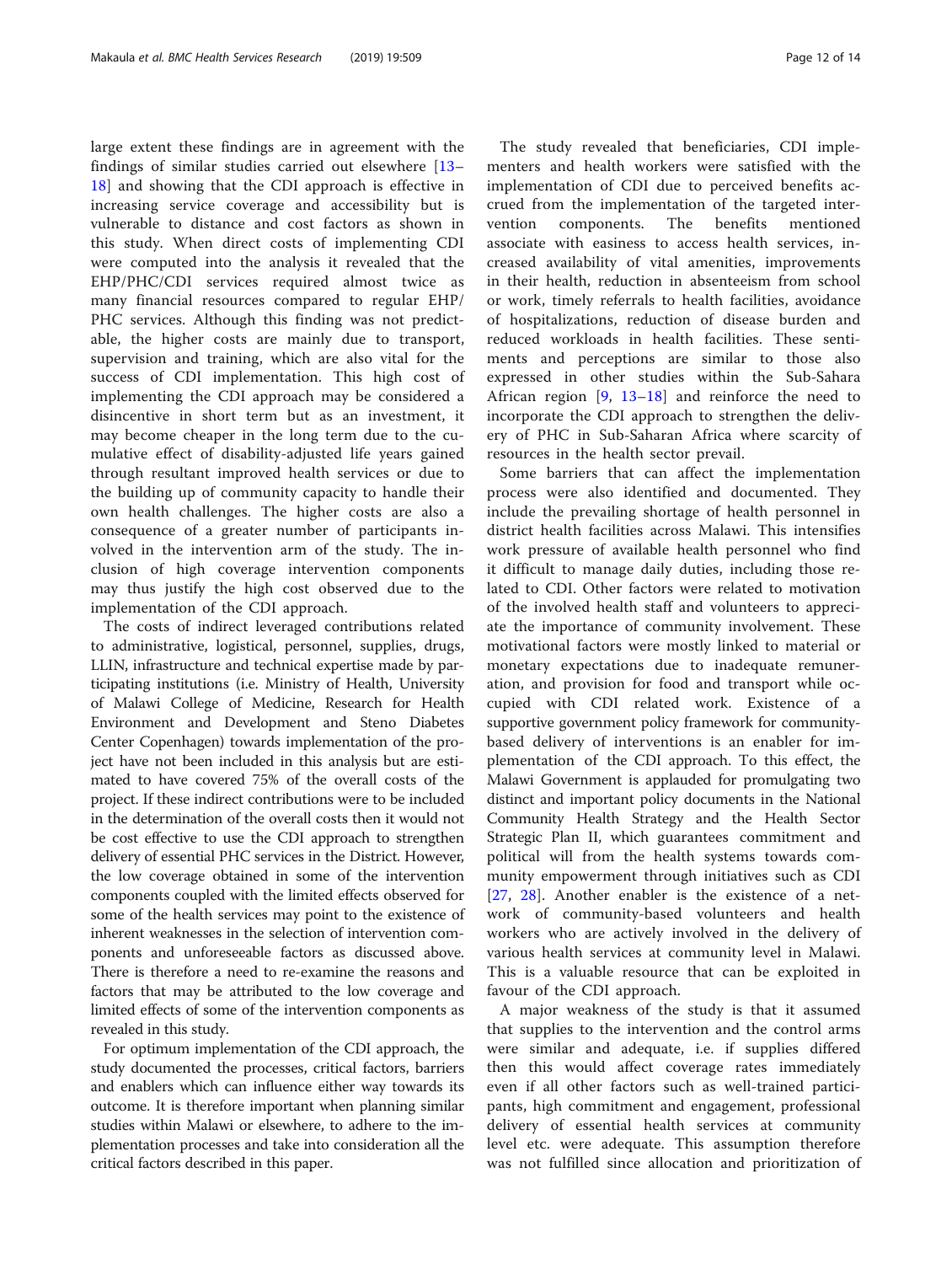<span id="page-12-0"></span>resources within the health systems (at district and health centre levels) were beyond the study's control. This has an implication to our interpretation of the study's findings because if the assumption fails then it becomes very difficult to answer if CDI as an add-on to EHP/PHC is effective or not. Another weakness in the present study is that despite mainly being implemented in villages with different population sizes, most of our analysis and presentation have lumped the villages together with uniform sample sizes and focused more on the health centres. Embracing the characteristics of individual study villages would have increased the richness of our findings. However, as a minimum the study has made it clear that coverage and cost data were collected in the involved villages even though the data were later lumped together, calculated and presented as health centre averages and percentages.

Important future research areas relate to assessment of resources availability at health centre level and prioritization processes for how and where these resources were used (e.g. at health centre or community level), to test applicability of the CDI approach to improve access to essential health services in exclusively hard to reach rural or peri-urban areas, as Malawi endeavors to attain UHC [[27](#page-13-0), [28\]](#page-13-0) and also to conduct a cost-benefit analysis for using the CDI approach to strengthen PHC delivery at sub-district level in order to inform policy formulation in Malawi or elsewhere.

# Conclusions

This study has demonstrated that implementation of the CDI approach in rural areas of Mangochi District is feasible, acceptable and effective. In terms of intervention components coverage, it was effective for increasing LLIN among children under 5 years of age and pregnant women. It was however not effective for increasing coverage of distribution of vitamin A and home management of malaria among children under 5 years of age and treatment against schistosomiasis in those above 5 years age. Faced with acute shortage of trained health workers in many healthcare systems in low-income countries, the approach can be considered as an add-on for the delivery of selected essential health services in rural areas. It should be used to complement the regular EHP/PHC services offered by the healthcare system especially in areas where personnel and geographical barriers exist. For maximum outcomes, the design and implementation of intervention components have to take into consideration certain critical factors and should be adapted to suit with local conditions and contexts.

# Additional file

[Additional file 1:](https://doi.org/10.1186/s12913-019-4341-5) Instruments that were used during data collection for the study consisting of survey questionnaires administered to various respondents, checklists for health facility records, interview guides for key informants and focus group discussion guides with the beneficiaries. (DOCX 99 kb)

#### Abbreviations

AHA: Amref Health Africa; ARI: Acute respiratory infections; CDI: Community -directed intervention; CDTi: Community-directed treatment with ivermectin; EHP: Essential health package; EPW: Expected number of pregnant women; GmbH: Gesellschaft mit beschränkter Haftung (Company with limited liability); HMIS: Health Management Information System; HMM: Home management of malaria and fever; ICEIDA: Icelandic International Development Agency; LLIN: Long lasting insecticide treated net; NHSREC: National health sciences research ethics committee; NTD: Neglected tropical diseases; PHC: Primary Health Care; PregW: Pregnant women; PZQ: Praziquantel; SDG: Sustainable Development Goal; UHC: Universal Health Coverage; US\$: United States Dollars; Vit A: Vitamin A

#### Acknowledgements

The authors would like to acknowledge the staff at the District Health Office, health centres and implementation partners in Mangochi District for their involvement in this study. The study would not have been possible without the contribution of community members who willingly participated and provided information. The authors are grateful to Dr. Martin OC Ota and Mr. Victor Biza of WHO-Regional Office for Africa, Brazzaville, Congo for their support rendered during the implementation of the study.

#### Authors' contributions

PM and PB conceived the project. PM, MF, KCM, JM and PB designed the study, designed the tools, selection and preparation of study areas. PM, MF and KCM trained and supervised data collectors. PM, MF, KCM, JM and PB analyzed and interpreted the data. All authors participated in writing and approved the final manuscript.

#### Funding

The study was supported by the WHO-Regional Office for Africa and the Special Programme for Research and Training in Tropical Diseases (TDR) 2016 Small Grants Scheme (REF: AFRO/TDR/SGS/2016.1). These funding organizations did not play any role in the design of the study, collection, analysis and interpretation of data, and in writing the manuscript. The authors of this paper alone are responsible for the views expressed in this publication which do not necessarily represent the decisions or policies of the World Health Organisation.

#### Availability of data and materials

The datasets used and/or analyzed during the current study are available from the corresponding author on reasonable request.

#### Ethics approval and consent to participate

The study protocol, including the informed consent forms were reviewed and approved by both WHO Ethics Review Committee and Malawi's National Health Sciences Research and Ethics Committee (NHSREC) (Approval # 628) prior to the commencement of the study. The study was retrospectively registered and approved by the Pan African Clinical Trial Registry: PACTR201903883154921. Community consent was obtained during the very first step in the CDI process when the proposed interventions were discussed with the whole community, and the community collectively agreed on the package for intervention. Informed consent was individually obtained from every study participant at the very beginning before proceeding with their involvement after being explained to clearly about the study objectives and aims using local languages of Chichewa and Chiyao used in the study areas. For participants who were literate, a written consent (see Additional file 1) was obtained while for those not literate a verbal informed consent was obtained instead. Similarly for the study participants who were children (under 16 years of age), consent to participate was collected from their parents or guardians on their behalf. All the research